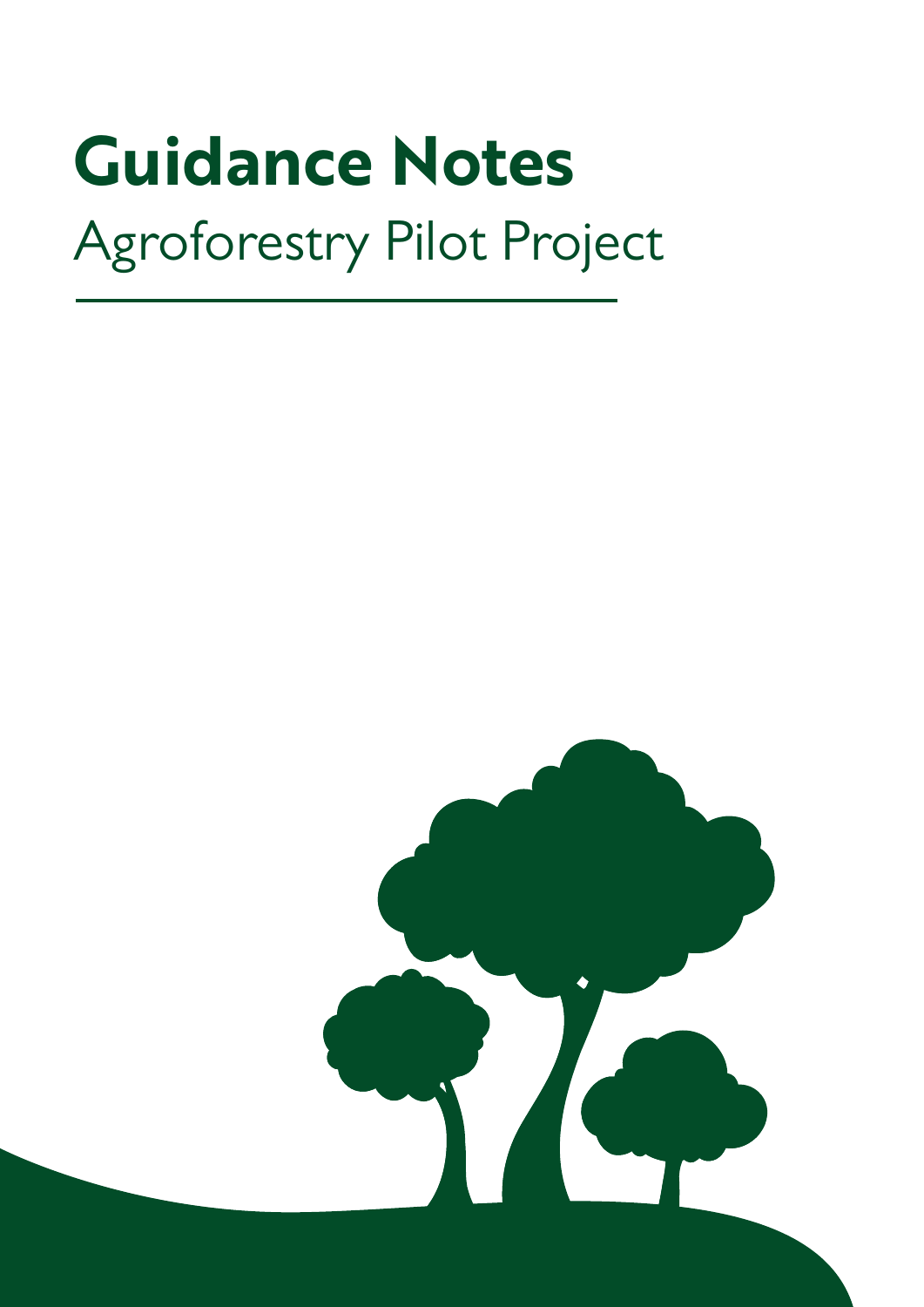The Agriculture and Rural Payments Agency (ARPA) reserves the right to amend certain provisions established by this guidance document.

Such amendments may become applicable and enforced retrospectively.

The English version will be the legally binding text.

The Agriculture and Rural Payments Agency also reserves the right to request additional information not included in this Guidance Document.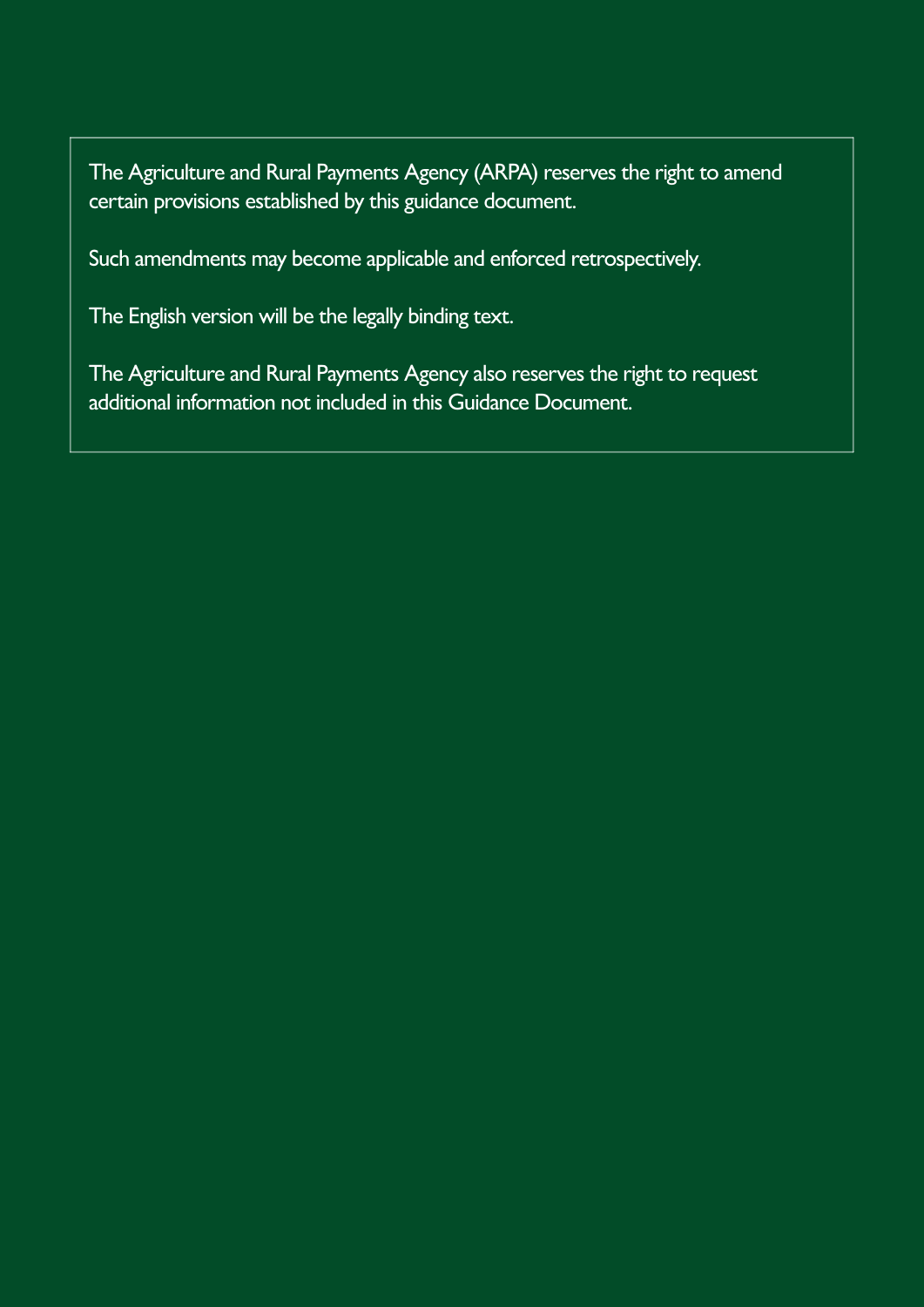### **Contents**

| I. Definitions                                                               | 04              |
|------------------------------------------------------------------------------|-----------------|
| 2. Introduction                                                              | 05              |
| 2.1 Objectives<br>---------------------------                                | 05              |
| 3. Submission of Applications                                                | 06              |
| 4. Duration<br>---------------------------------                             | 06              |
| 5. Budget<br>--------------------------                                      | 06              |
| 6. Liability<br>------------------------------------                         | 06              |
| 7. Maximum Financial Assistance<br>--------------------------                | 07              |
| 8. Regulatory Framework                                                      | 07              |
| 9. Eligibility                                                               | 08              |
| 9.1 Eligible Beneficiaries<br>----------------------------------             | 08              |
| 9.2 Eligible Costs                                                           | 08              |
| 9.3 Commitments                                                              | 09              |
| 10. Compatibility                                                            | 10              |
| <b>II. Payment Calculation</b>                                               | Ш               |
| 12. Applications                                                             | Ш               |
| 12.1 Submission of Applications                                              | Ш               |
| 12.2 Receipt of Applications                                                 | Ш               |
| 12.3 Acknowledgement                                                         | 12              |
| 13. Assessment<br>_____________________________                              | 12              |
| 13.1 Validation of Applications<br>__________________________                | 12              |
| 13.2 Assessment of Applications<br>-------------------------                 | 12              |
| 14. Force Majeure<br>_________________________________                       | $\overline{13}$ |
| 15. Suspending/Withdrawing the Support                                       | 4               |
| 15.1 Contractual Obligations                                                 | 14              |
| <b>15.2 Controls and Penalties</b>                                           | 15              |
|                                                                              | 15              |
| 15.2.2 On-the-spot checks                                                    | 16              |
| 15.2.3 Timing of on-the-spot checks <b>constant of the construction</b>      | 16              |
| 16. Debt Recovery                                                            | 17              |
|                                                                              | 18              |
| 18. Disclaimer                                                               | 9               |
| 19. Contact Details <b>Superior Contract Contact Contact Contact Details</b> | 20              |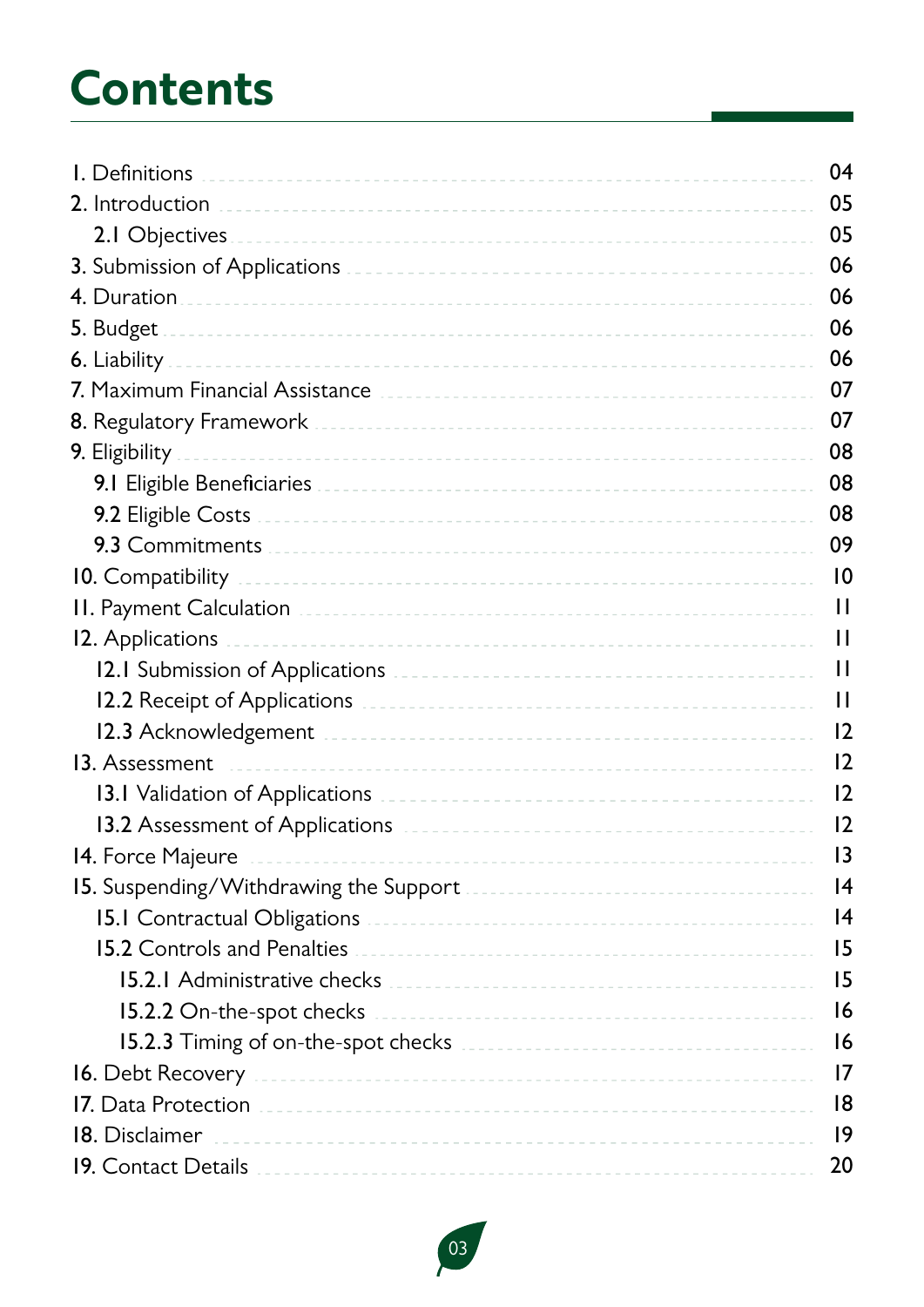# **1. Definitions**

Agroforestry System: Means land use systems where trees are grown in combination with agriculture on the same land;

Parcel under Agroforestry: A parcel not smaller than 0.1124ha on which Agroforestry actions provided in this scheme shall take place with planting density of at least 400 trees per Ha, with a view of having the whole parcel planted with trees.

Scheme: Refers to the pilot project where successful applicants are provided with trees listed in the first schedule of S.L. 549.123 for planting, and for which ARPA shall provide a maintenance grant for the establishment and upkeeping of the Agroforestry system.

ARPA: The Agriculture and Rural Payments Agency within the Ministry for Agriculture, Food, Fisheries and Animal rights (MAFA), known as the Paying Agency.

Applicant: A person or legal entity that applied for financial assistance under this Scheme.

Beneficiary: An applicant whose application has been selected to receive financial assistance under this Scheme.

Agriculture Directorate: The government department providing the trees for the Agroforestry systems and necessary support.

Checks and Controls: Provide a means of verification that the claimed setting up expenses and maintenance are in conformity with the rules provided in these guidelines and relevant legislation

Grant Agreement: An agreement signed between the ARPA and the beneficiary containing provisions and conditions related to the support.

Application: An application document (Annex I) submitted to the Agriculture Directorate where farmers declare their interest by identifying and committing parcels to the scheme.

Monitoring: Regular examination of the resources, outputs and results of interventions.

Eligible Area: Eligible area for (payment purposes) refers to arable land.

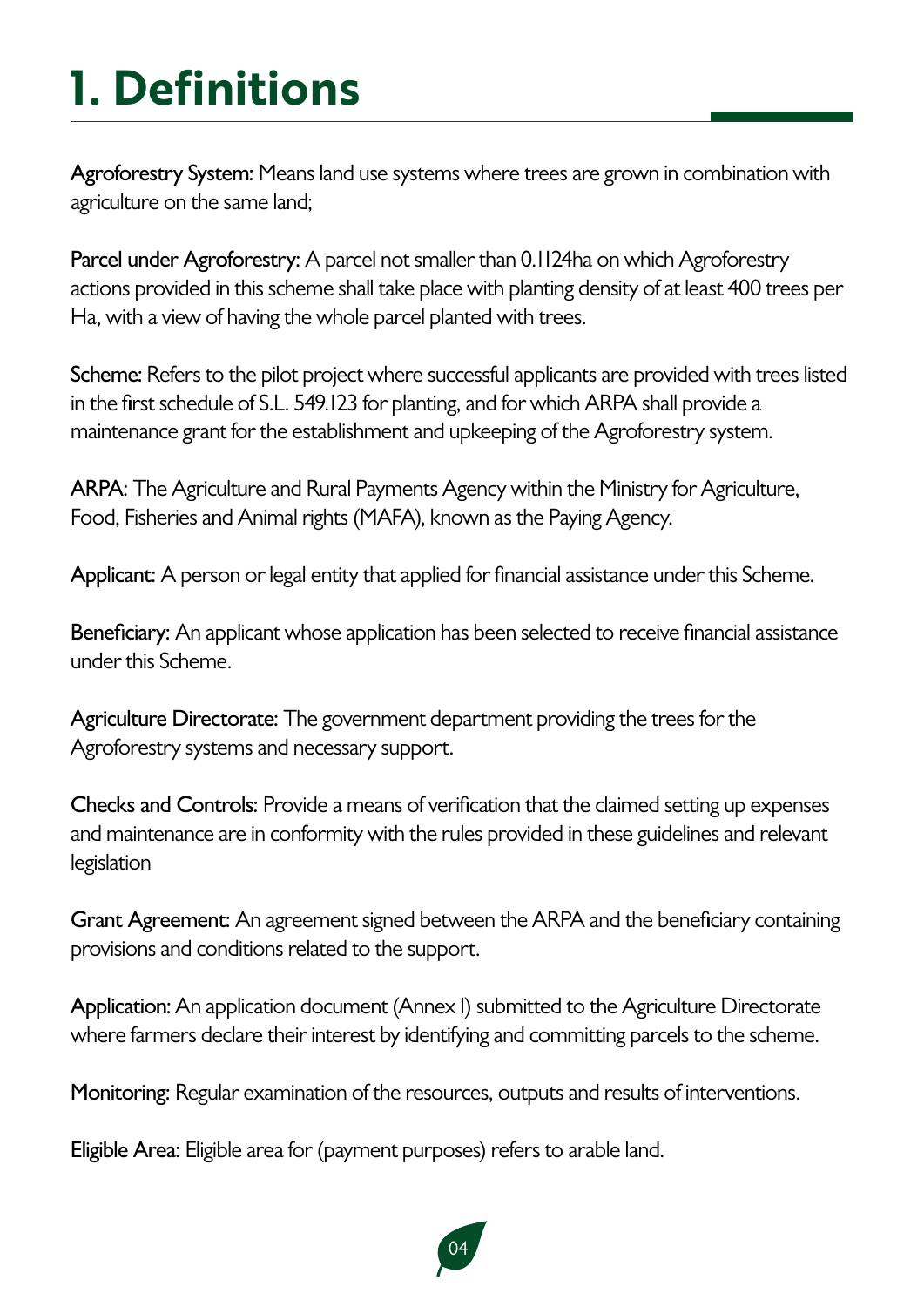# **2. Introduction**

These Guidance Notes are intended to assist applicants in understanding the requirements to apply for support under this scheme.

Applicants are advised to familiarise themselves with these Guidance Notes prior to completing the expression of interest. These Guidance Notes, the expression of interest, Annexes and other documentation are available on https://agrikoltura.gov.mt/en/agricultural\_directorate/Pages/agroForestry.aspx

#### **2.1 Objectives**

As provided for in Malta's RDP 2014-2020, trees and woodland are comparatively rare in Malta and Gozo, and such scarcity provides opportunities for the:

- Enhancement of biodiversity
- Soil conservation through the reduction of run-off and wind erosion
- Reduction of the impact of wind on crops
- Improving water retention and reducing flood risk  $\bullet$
- Increase of carbon sequestration on agricultural lands
- **•** Improved land scape management
- Integration of agroforestry
- Adaptation due to climate change

The scheme will support farmers and land managers who agree to implement an Agroforestry system on the parcels indicated in the application and commit to adequately care and maintain the planted trees for at least four (4) years from the signing of the grant agreement.

Trees for replanting during the first year after establishment of the agroforestry system may be provided in cases of Force Majeure if submitted by the beneficiary in accordance with section 15 of these guidelines and recognised as such in line with section 14 of these guidelines.

The aid provided to the beneficiary will be in the form of a cash grant which will be paid directly via bank transfer. The payment shall be based on a rate per hectare (Ha), based on the amount of land dedicated for scheme.

05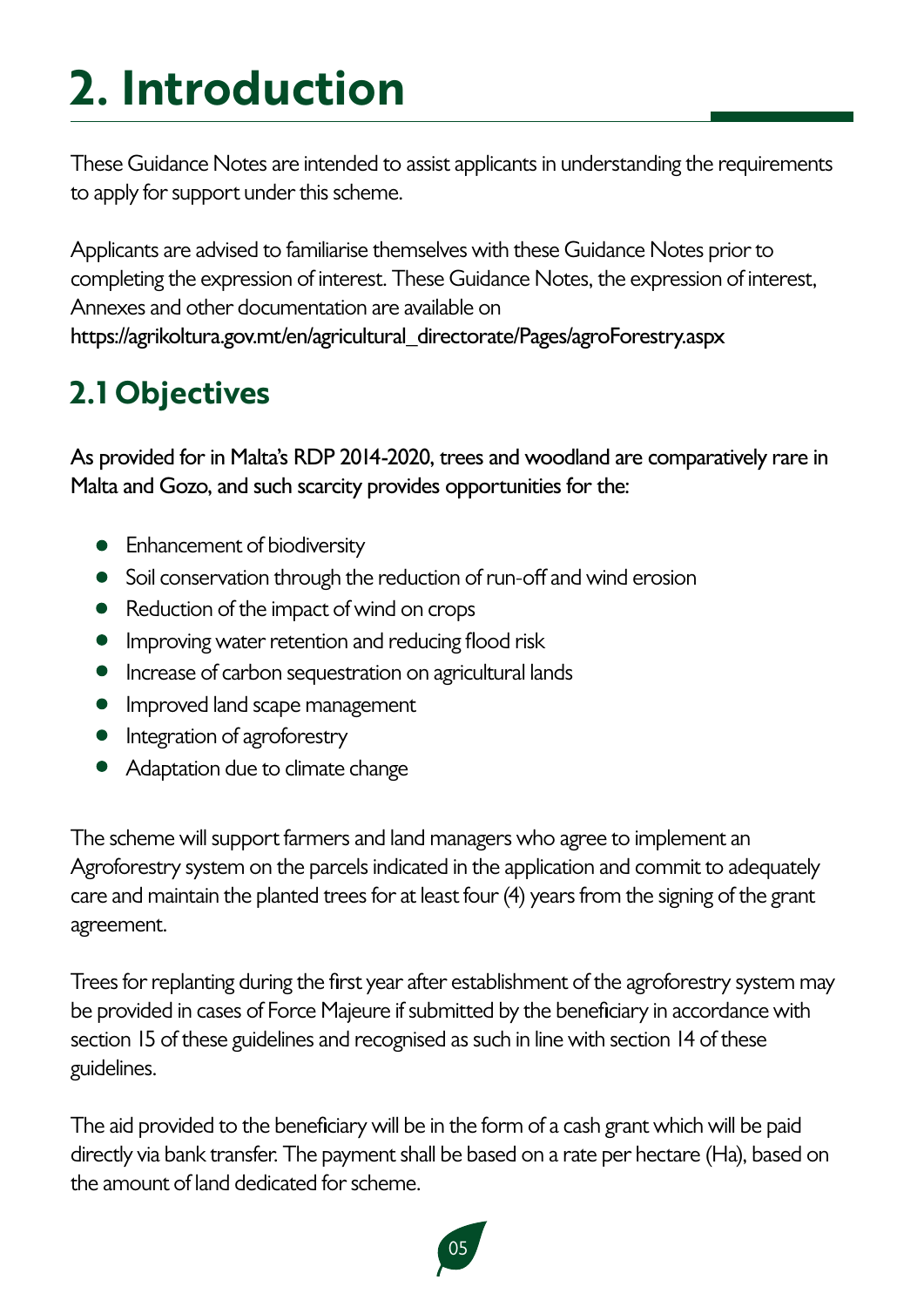### **3. Submission of Applications**

Applications under this Scheme will be received between the 16th of March and the 8th of April.

Applications received after this date will not be accepted.

### **4. Duration**

Beneficiaries must maintain the planted trees for four (4) years from the signing of the grant agreement.

### **5. Budget**

The budget available for the maintenance grant to beneficiaries is of €150,000 which will be entirely funded through National funds.

ARPA reserves the right to amend the budget allocated and to set and amend support rates in accordance with the budget available.

### **6. Liability**

MAFA may not be held responsible for any damages incurred directly or indirectly in connection to the implementation of this scheme.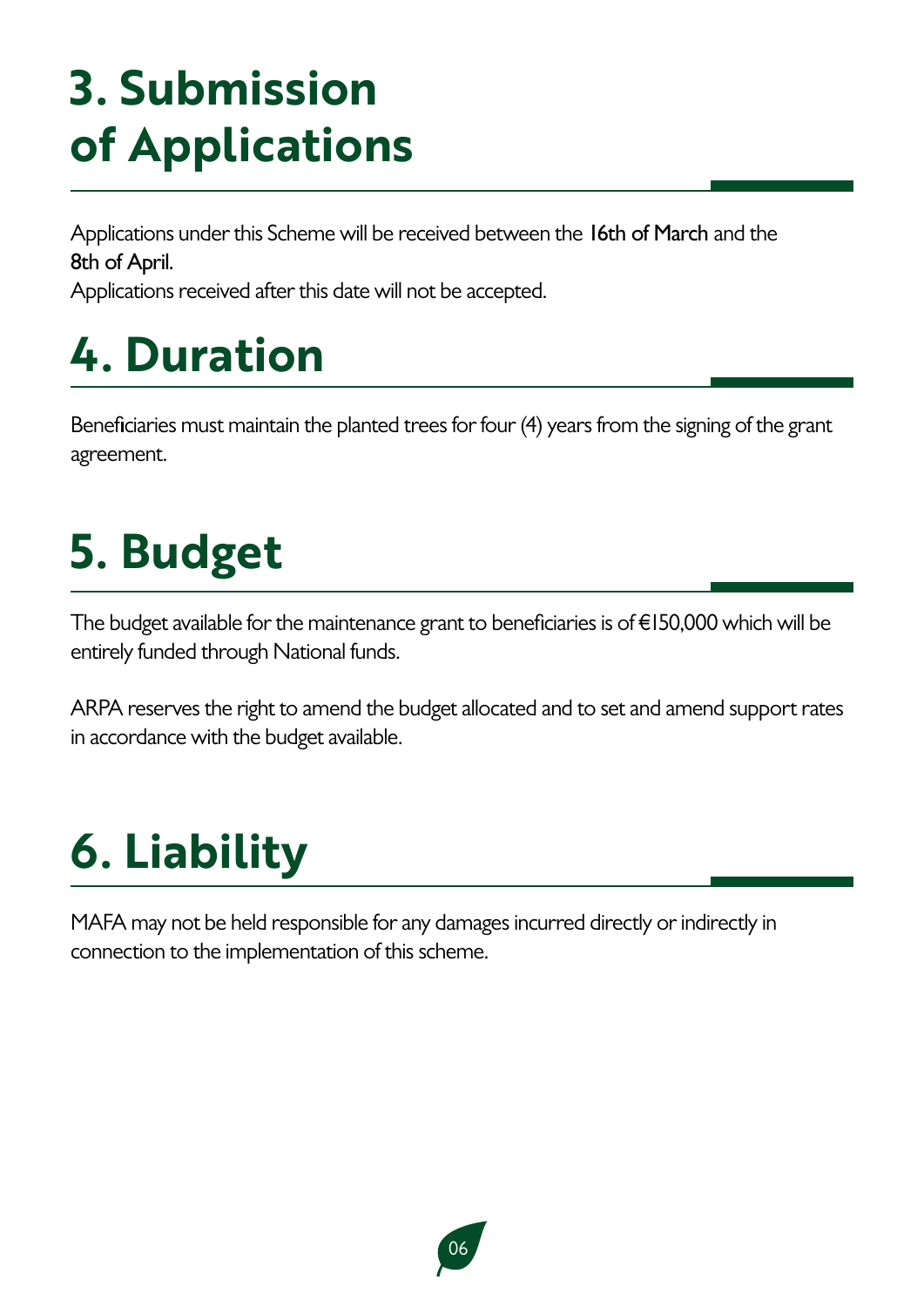### **7. Maximum Financial Assistance**

The rate of financial assistance applicable to beneficiaries under this Scheme shall be based upon the budget available and area applied for under the scheme.

In all circumstances it shall not exceed €4000 over the whole commitment period for each beneficiary, which means that the maximum maintenance rate per beneficiary each year may not exceed €1000, that is the equivalent of the yearly maintenance rate for 1 Ha.

1 Ha is the maximum area allowed per beneficiary under this scheme. Nonetheless ARPA reserves the right to revise the proposed area ceilings and payment mechanism as required for the successful implementation of this scheme.

### **8. Regulatory Framework**

The following is the relevant legal basis for this Scheme:

- Commission Regulation declaring certain categories of aid in the agricultural and forestry sectors and in rural areas compatible with the internal market in application of Articles 107 and 108 of the Treaty on the Functioning of the European Union and repealing Commission Regulation (EU) No 702/2014
- Chapter 146 of the Laws of Malta Agriculture and Fishing Industries (Financial Assistance) Act
- S.L. 549.123 Trees and Woodlands Protection Regulations

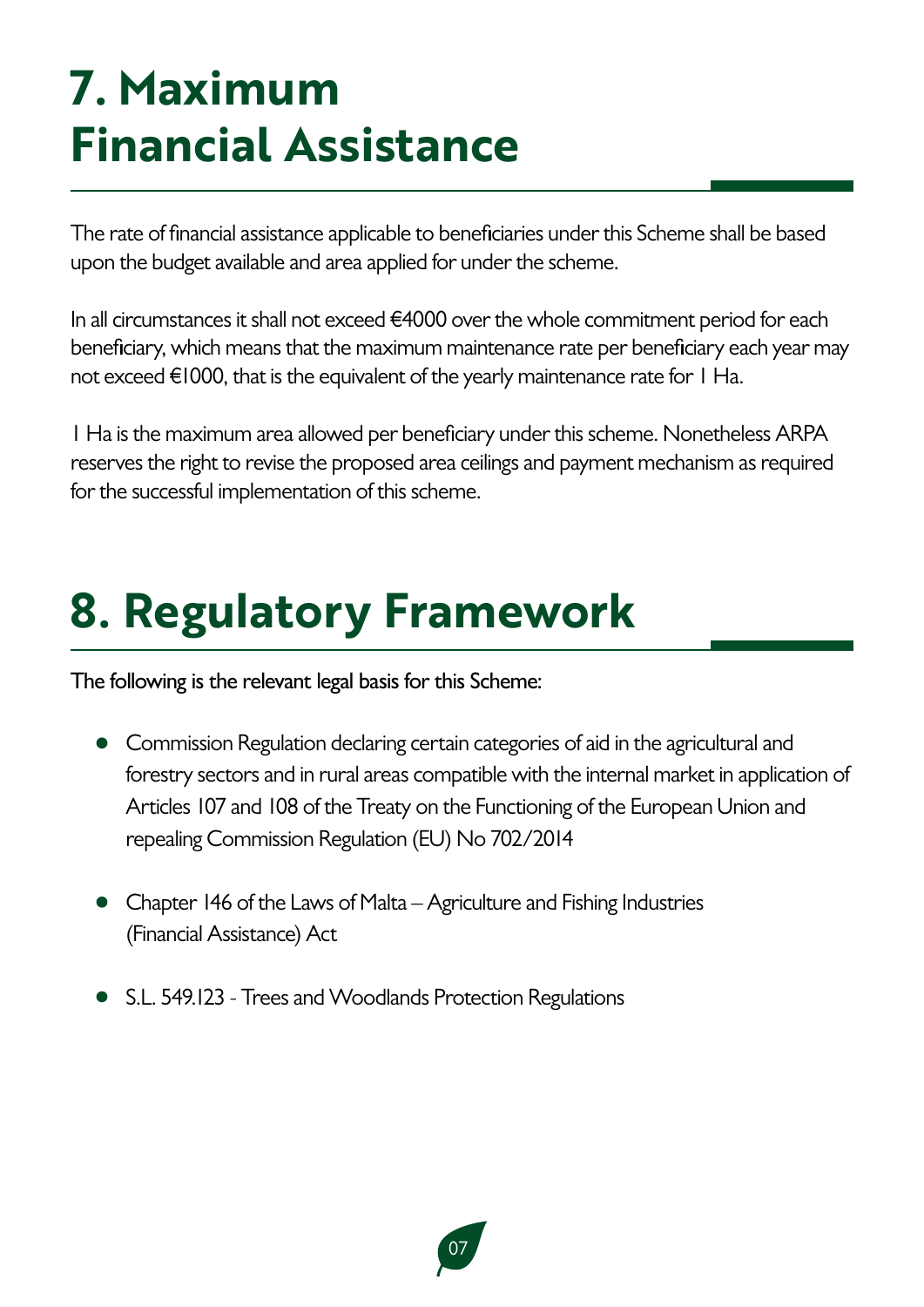# **9. Eligibility**

#### **9.1 Eligible Beneficiaries**

For applicants to be eligible for support under this Scheme the following conditions must be met:

- Applicants with agricultural holdings in the Maltese territory registered in Integrated Administrative Control System (IACS) with ARPA. This scheme is a pilot project and thus shall be limited to applicants who have parcels on the locations indicated in Annex II of these Guidelines.
- Applicants must submit a valid Bank Payment Form to ARPA (this does not apply to applicants who are already beneficiaries under other support schemes administered by ARPA).
- Commit to carry out the scheme as defined in section 1 of these guidelines on the parcels indicated in the application referred to in section 4.
- Parcels committed must be at least 0.1124 Ha of eligible land

#### **9.2 Eligible Costs**

The maintenance grant covers:

- The cost of land preparation and the planting of trees up to 1 Ha;
- The costs of the necessary treatment connected to the establishment of the agroforestry system, including watering, pruning, pest and fertiliser application and any other activity required in maintaining the trees and parcels under adequate minimum maintenance up to 1 Ha;
- The costs for replanting during the first year after the establishment, regeneration or renovation of an agroforestry system.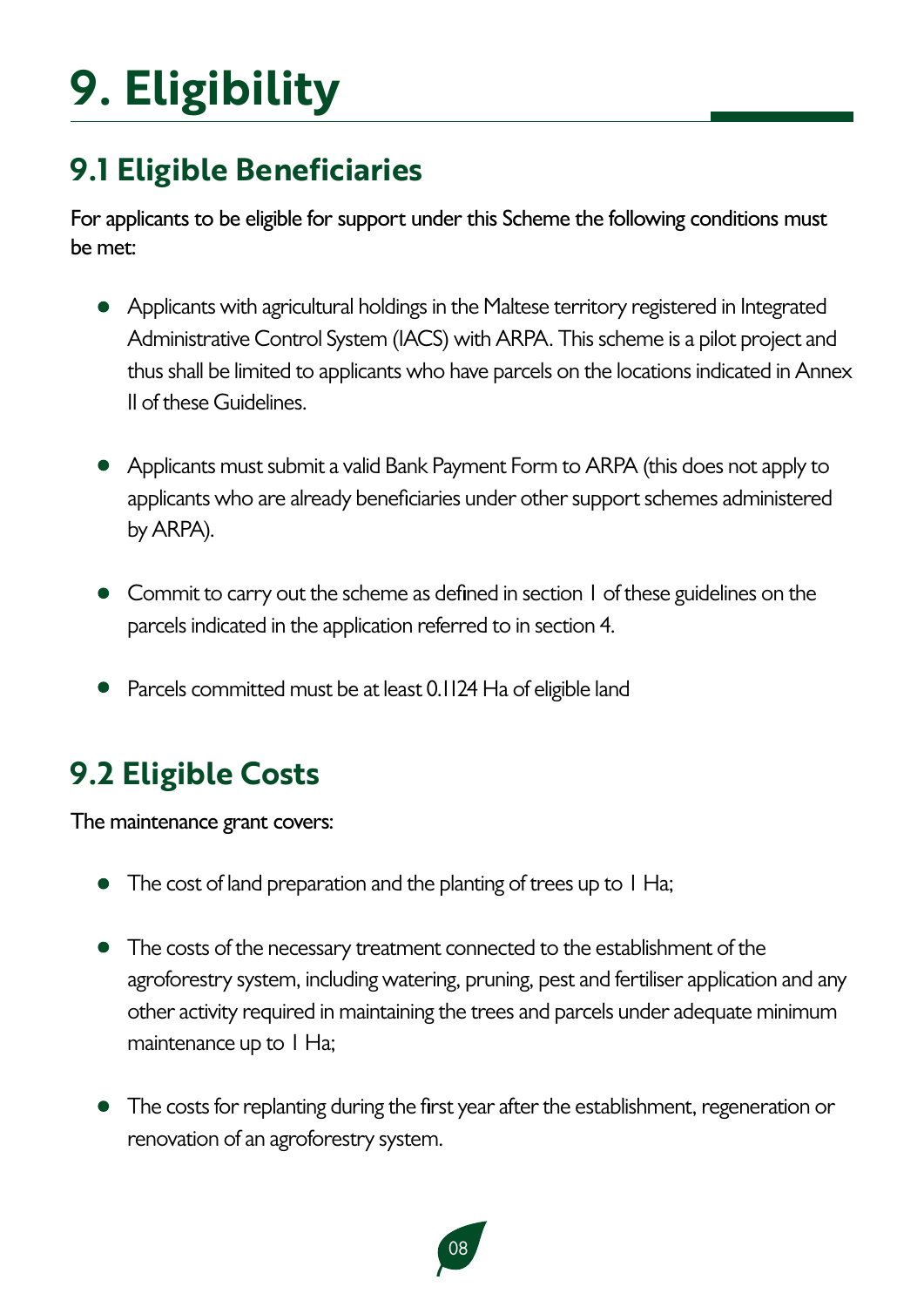No additional funds are to be provided except for the maintenance grant referred to in this chapter. ARPA reserves the right to revise the proposed area ceilings and payment mechanism as required for the successful implementation of this scheme.

#### **9.3 Commitments**

Beneficiaries shall:

- Care and maintain the planted trees for at least four (4) years from the signing of the grant agreement in line with supplementary guidelines issued by Agriculture Directorate. Such obligation shall at least include: minimum activity as provided for in Article 4 of Regulation (EU) No 1307/2013, tending, pruning, irrigating, and thinning as appropriate, in the interest of the development of the Agroforestry system. Planting and maintenance practices should not go against such principles as outlined in guidelines issued by ERA concerning forestation practices.
- Allow within a notice period of three (3) working days, ARPA officials (including their representatives) or personnel delegated by the Agriculture Directorate to inspect or carry out necessary supervision to assess the general upkeep of the Agroforestry system.
- Replace dead trees during the first 4 years of the project
- Provide geo-tagged photos when requested through the mobile app BiedjaCam

The Agriculture Directorate shall:

- Receive and process the applications submitted by applicants as referred to in section 13 of this document
- Identify the trees that are to be planted in the parcels declared in the application in line with the definition of the scheme and the conditions provided for in section 3.2 of these guidelines.
- Provide a report to ARPA containing: details of the applicant, parcels to be entered in the grant agreement and the number and type of trees to be planted in each parcel.

09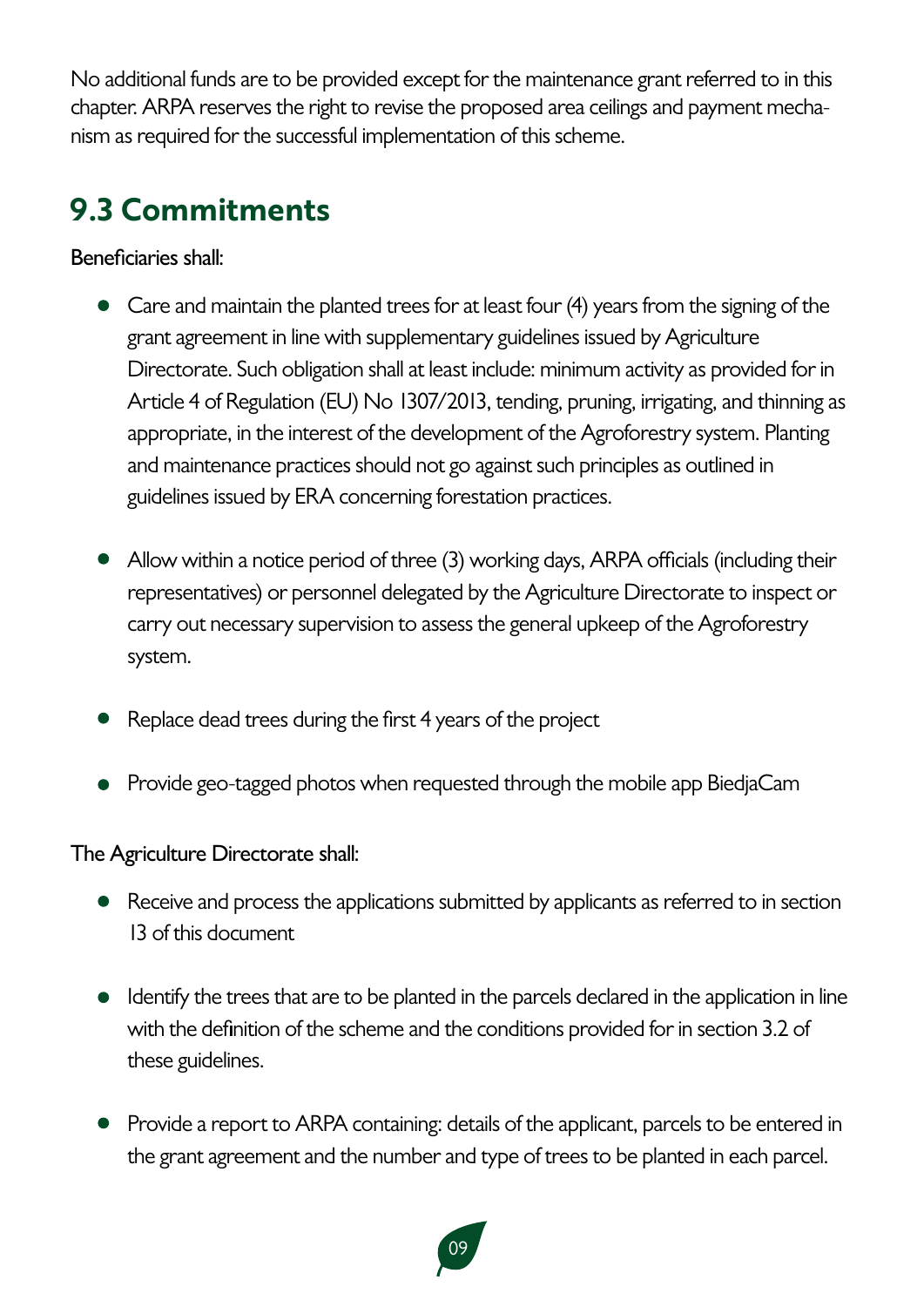- Provide the trees, and the necessary technical support as regards the planting of trees and the land management required for the initial establishment of the Agroforestry system and its upkeep.
- Provide trees for replanting during the first year following the signing of the grant agreement in cases of Force Majeure if recognised as such in line with section 14 of these guidelines.

# **10. Compatibility**

Farmers with ongoing commitments under Measure 10 (AECMs) of Malta's RDP 2014-2020 must ensure that efforts carried out in line with this scheme fall within the eligibility parameters on ongoing commitments provided for in the Measure 10 guidelines, otherwise withdrawal/ suspension of support and/or recovery of payments shall apply as indicated in the same guidelines. Particular attention should be given to parcels under AECM 5 provided that areas planted with trees may not be supported under the scheme.

# **11. Payment Calculation**

Beneficiaries shall be paid €1000 per hectare on the eligible area committed for the scheme, and up to a maximum of €4000 over the whole commitment period. Thus, irrelevant of the amount of area applied for the maximum payment per beneficiary per year shall not exceed €1000.

ARPA reserves the right to revise the proposed payment mechanism as required for the successful implementation of this scheme.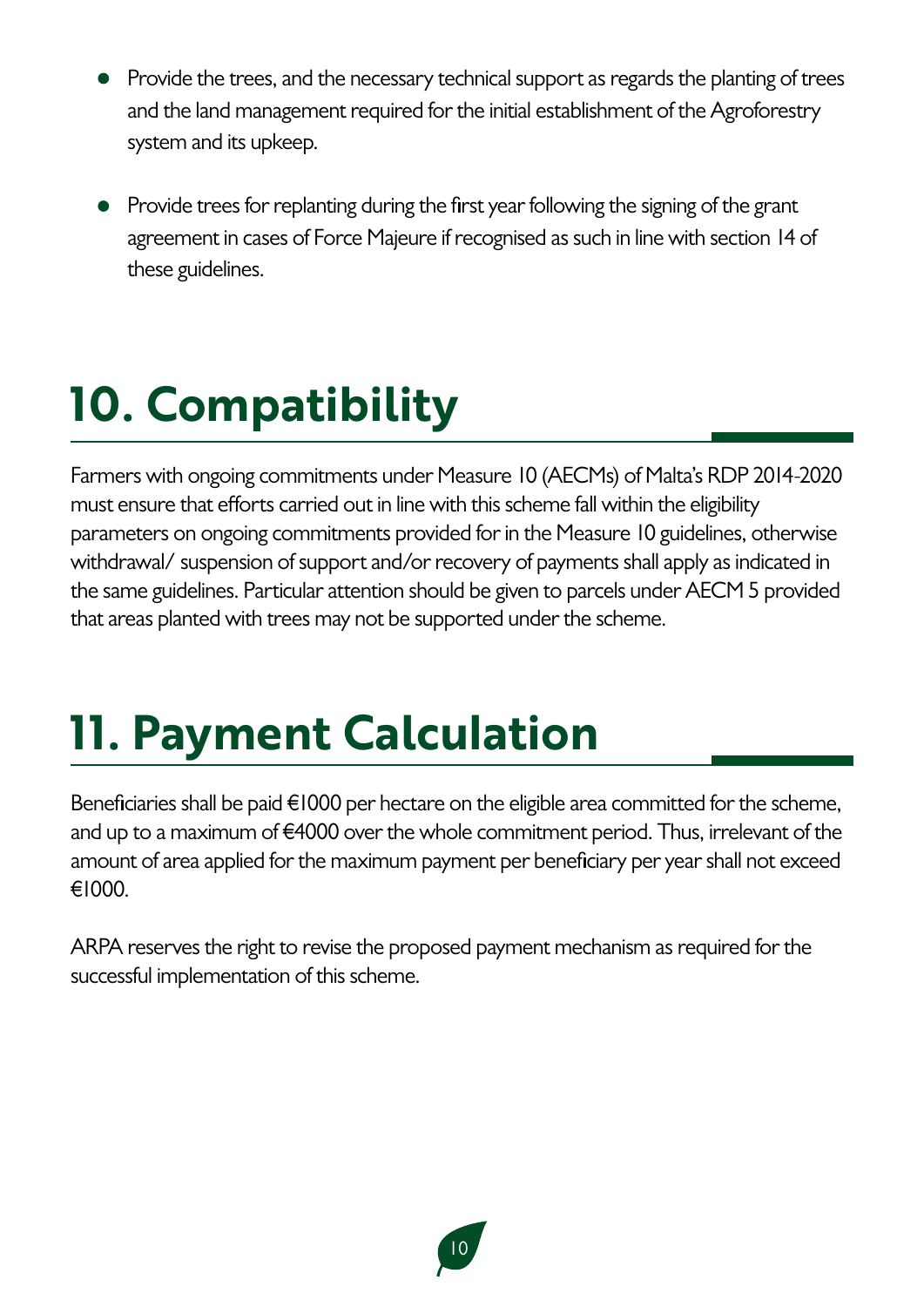# **12. Applications**

#### **12.1 Submission of Applications**

Applicants must submit an application form as outlined in Annex I. All applications must be completed in full, signed and dated by the Applicant.

Applications which do not satisfy all of the requirements provided for in section 9 of these guidelines will not be considered. In addition, the following must also be provided:

- Original signed and fully filled-in Application Form, as well as all necessary supporting documentation
- Copy of ID Card of Applicants (for natural persons) or VAT Registration Certificate for (companies/ partnerships) – this is only applicable if such information was not already provided to ARPA under other schemes
- Current Memorandum of Association or equivalent (applicable to Legal Entities)

#### **12.2 Receipt of Applications**

Applications may be sent to the Implementing Authority either by post or delivered by hand, by not later than 8th April 2022

In Malta applications shall be received between 08:00 and 12:30 at:

Front Office, Agriculture and Rural Payments Agency, Pitkali Markets, Ta' Qali, L/O Attard, Malta. Ċentru Ċiviku, Triq ic-Cawsli, Ħaż-Żabbar 10, Triq is-Salib, Mellieħa

In Gozo applications shall be received between 07:30 and 13:00 at:

Gozo Office, Government Experimental Farm, Mgarr Road, Xewkija, Gozo.

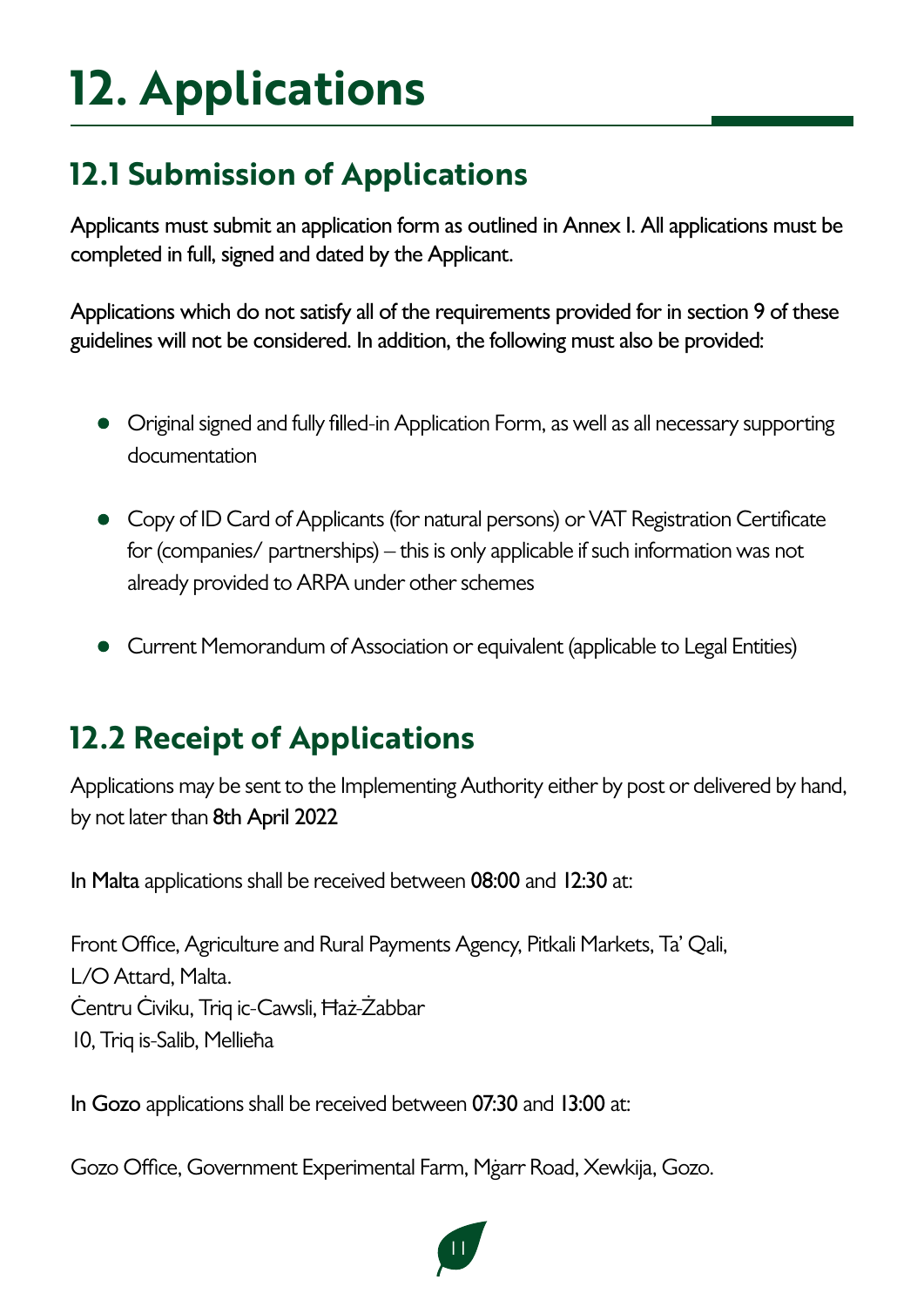#### **12.3 Acknowledgement**

An acknowledgement shall be issued by the receiving officer upon submission of a completely filled-in application form at one of the offices indicated above.

Disclaimer: The official receiving the application is not responsible for the administrative compliance or completeness of the application form. The issuance of an acknowledgement letter does not mean or imply that the applicant has submitted all the necessary documentation. The application may be refused and returned to the applicant following the issuance of the acknowledgement letter.

### **13. Assessment**

#### **13.1 Validation of Applications**

The Agriculture Directorate will undertake a validity check of all applications that are received.

Only complete applications will be considered, nonetheless the Agriculture Directorate may ask for necessary clarifications from applicants. Applications for which such clarifications are not provided by the date stipulated by the Agriculture Directorate will be conclusively rejected.

#### **13.2 Assessment of Applications**

Applications for support that pass the admissibility check will proceed to the next step and shall be assessed against the applicable eligibility criteria as indicated in sections 3 and 4 of these guidelines.

The Agriculture Directorate reserves the right to reject partially or in full application where in its discretion it deems that the claims submitted are incorrect.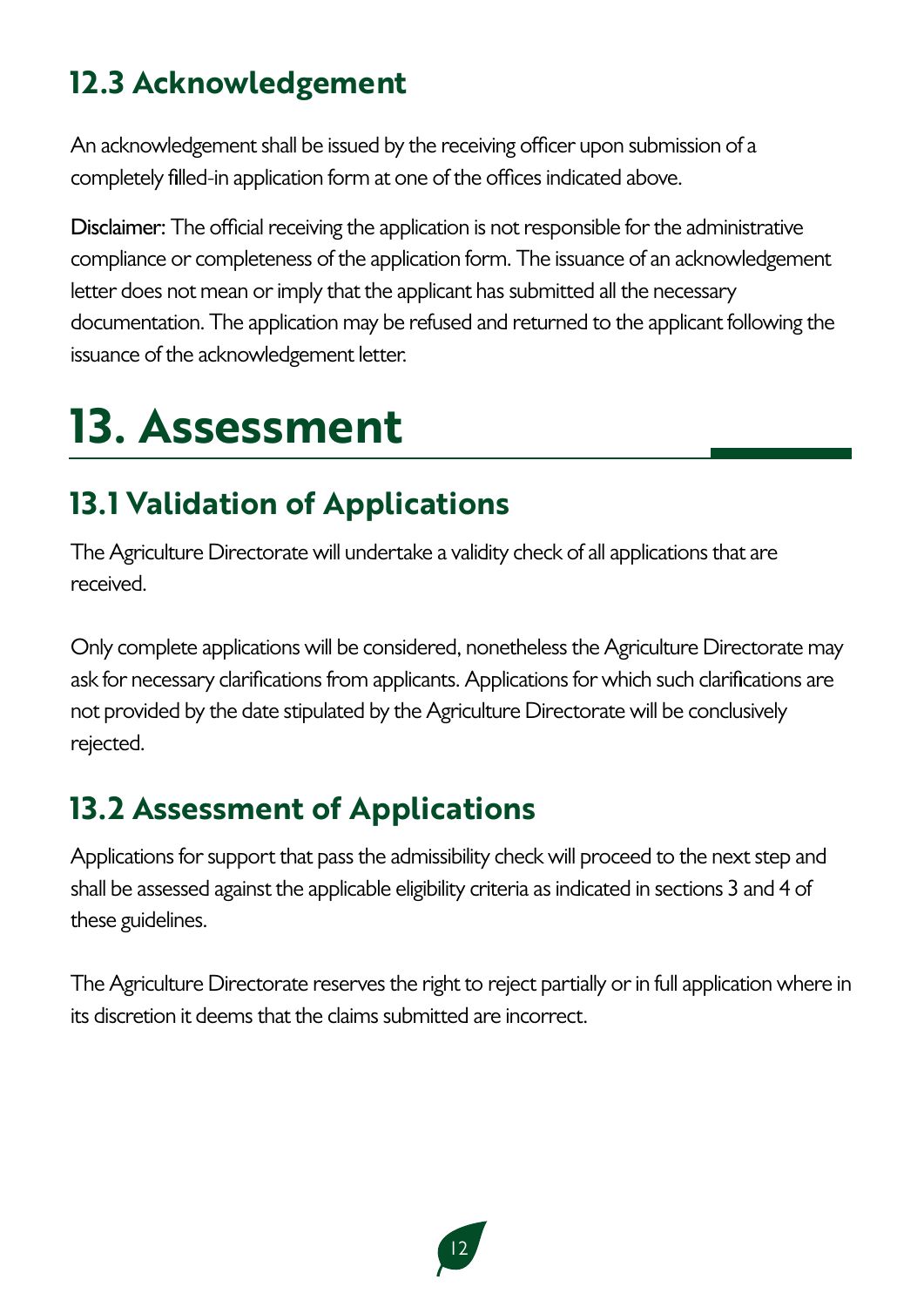# **14. Force Majeure**

If a beneficiary has been unable to comply with the obligations as a result of Force Majeure or exceptional circumstances s/he shall retain her/his right to eligible aid up till when the case of Force Majeure or the exceptional circumstance occurred.

Cases of Force Majeure and exceptional circumstances shall be notified in writing to the competent authority (ARPA), with relevant evidence to the satisfaction of the competent authority, within fifteen (15) working days from the date on which the beneficiary or the person entitled through him, is in a position to do so.

After consultation with the Force Majeure Board, ARPA will decide whether there is a case of force majeure or otherwise according to the parameters of the applicable EU Regulations. Should ARPA deem a case to be affected by a Force Majeure event, the beneficiary may be justified or excused, totally or partially, with respect to some default that there may be. But if the Force Majeure application is rejected, ARPA may seek to recover or withdraw all funds related to this scheme.

#### Potential cases of Force Majeure for the purposes of this scheme:

- Mandatory quarantine of the applicant which impedes the applicant form taking care of the Agroforestry system for prolonged periods of time;
- An illness or other intervening health condition of the applicant preventing him/her from continuing with the commitment;
- Death of the beneficiary;
- Death or untreatable disease of the trees planted on which the beneficiary had no control;
- Other cases of force majeure according to Maltese law.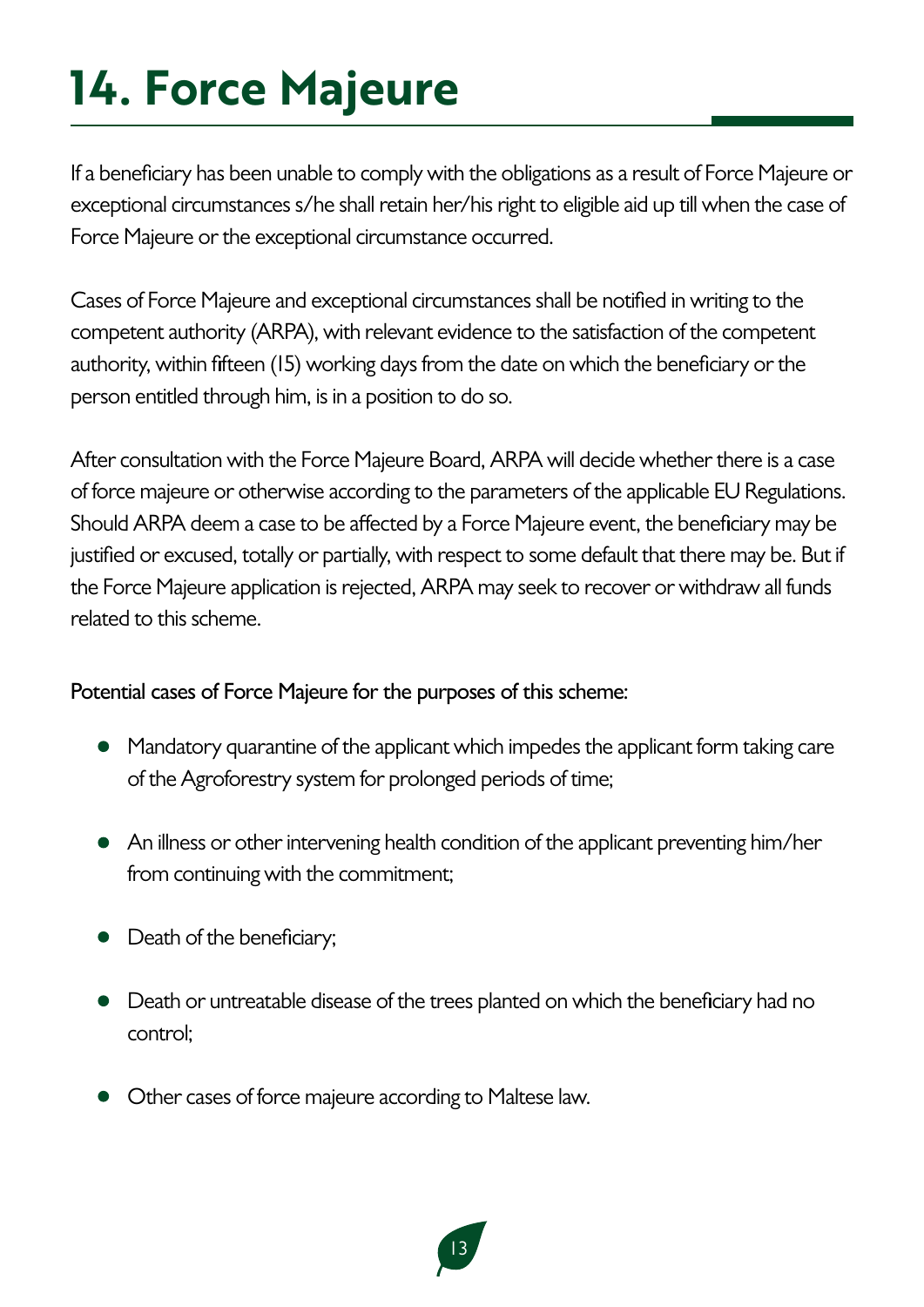Official documentation needs to be submitted together with the Force Majeure application. In case of illness a medical certificate is required and in case of mandatory quarantine, the official notification issued by the Ministry for Health is required, in cases of Plant diseases and/or death of the tree a report must be presented by the Agriculture Directorate or the Plant Protection Directorate (depending on the case).

Further information on Force Majeure requests may be accessed from ARPA's website at: <<link>>

#### **15. Suspending/Withdrawing the Support**

ARPA may suspend or withdraw in full the support under this scheme where a non-compliance by the beneficiary is detected. The suspension or withdrawal shall be lifted by ARPA as soon as the beneficiary proves to the satisfaction of the agency that the situation has been remedied.

Suspension of the support will be applied in cases where commitments and/or other obligations are not fulfilled, and the beneficiary is expected to be able to correct the non-compliance. If the beneficiary cannot remedy the situation during a period provided for by ARPA, support shall be withdrawn or recovered.

Except for cases of Force Majeure, should the number of trees in the parcel go below 400 trees per Ha (calculated proportionately depending on the area under commitment) and the beneficiary does not remedy the situation during a period provided for by ARPA, no more maintenance funds shall be issued for that particular parcel.

#### **15.1 Contractual Obligations**

Upon signing the Grant Agreement, the Beneficiary becomes legally bound by certain provisions. The following sections provide information on some aspects of the contractual obligations of the Beneficiary.

The ARPA may, from time to time, issue further information and guidance concerning the interpretation and implementation of such agreement. Payments under this scheme shall be issued by the ARPA in accordance with established procedures and in line with the criteria established in these guidelines.

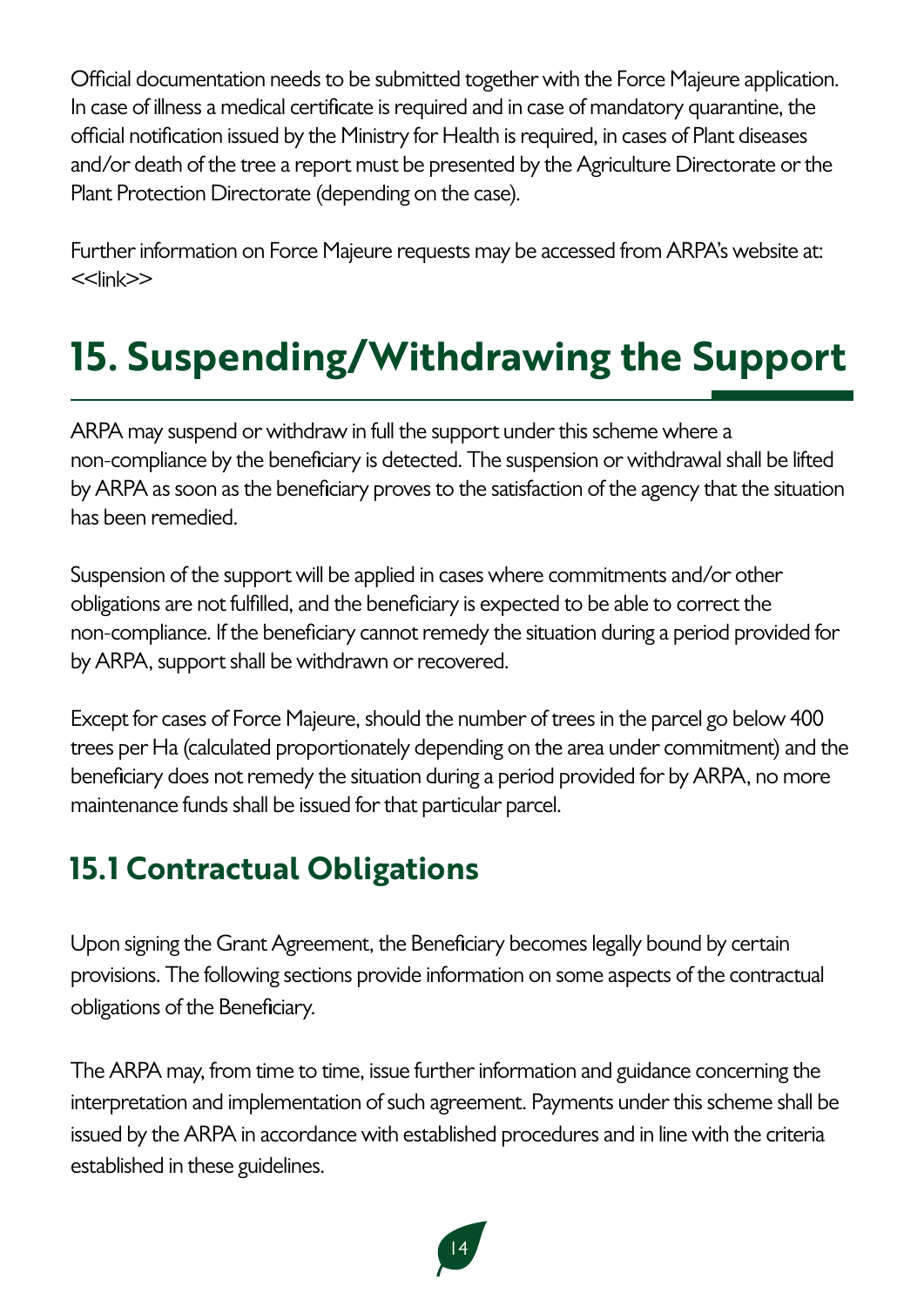Except for cases of Force Majeure should the beneficiary stop the commitment on a parcel no more maintenance funds shall be issued for that parcel, and funds issued in relation to that parcel may have to be completely or partially recovered.

#### **15.2 Controls and Penalties**

Beneficiaries must note that by submitting the application they are agreeing to undertake an obligation for the relevant checks and controls by the respective Authorities including the following:

- The Agriculture Directorate, Ministry for Agriculture, Fisheries, Food and Animal Rights (MAFA)
- The Agriculture and Rural Payments Agency (ARPA), Ministry for Agriculture, Fisheries, Food and Animal Rights (MAFA)
- Internal Audit and Investigations Department (IAID), Office of the Prime Minister (OPM)
- The National Audit Office (NAO) in view of the fact that public funds are being utilised for the implementation of the investment
- The Audit Services of the European Commission (EC) in view of state aid

The following sections are intended as a guide on applicable checks and controls:

#### **15.2.1 Administrative Checks**

The checks shall include verification of:

- The eligibility of the beneficiary
- Adherence to the commitments of the scheme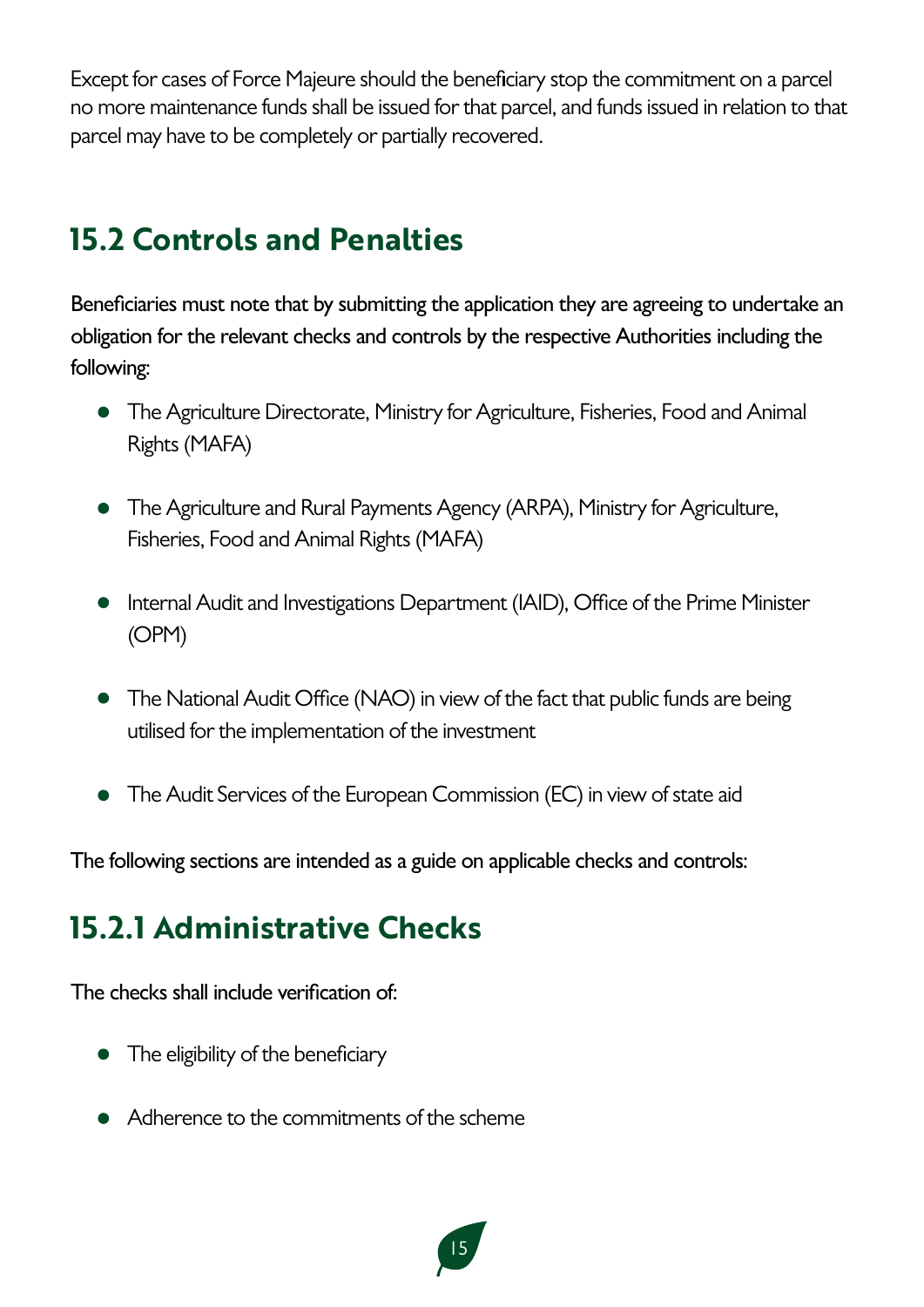The Agriculture Directorate and ARPA will perform several checks on the submitted applications. Checks include, but are not limited to, verification of the correctness and completeness of the information included in the application

In cases where ARPA or the Agriculture Directorate, based on administrative checks, notices an error in an application form after the closing date for submission of the application, and the error can be determined from the application and its supporting documentation, ARPA or the Agriculture Directorate may decide to ask the applicant to amend the application accordingly within a given period.

#### **15.2.2 On-the-spot Checks**

On-the-spot checks shall be carried out by the Agriculture Directorate and/or ARPA as required to ensure an effective management of risks. Funds may be withdrawn/suspended or recovered in case of identified non-compliances.

#### **15.2.3 Timing of On-the-spot Checks**

Applicants may be given advance notification (not exceeding three (3) working days) of the on-the-spot checks to ensure that the relevant staff and documentation are made available by the beneficiary during the check. Nonetheless, ARPA and the Agriculture Directorate reserve the right to carry out unannounced on-the spot checks without any notification to the applicant.

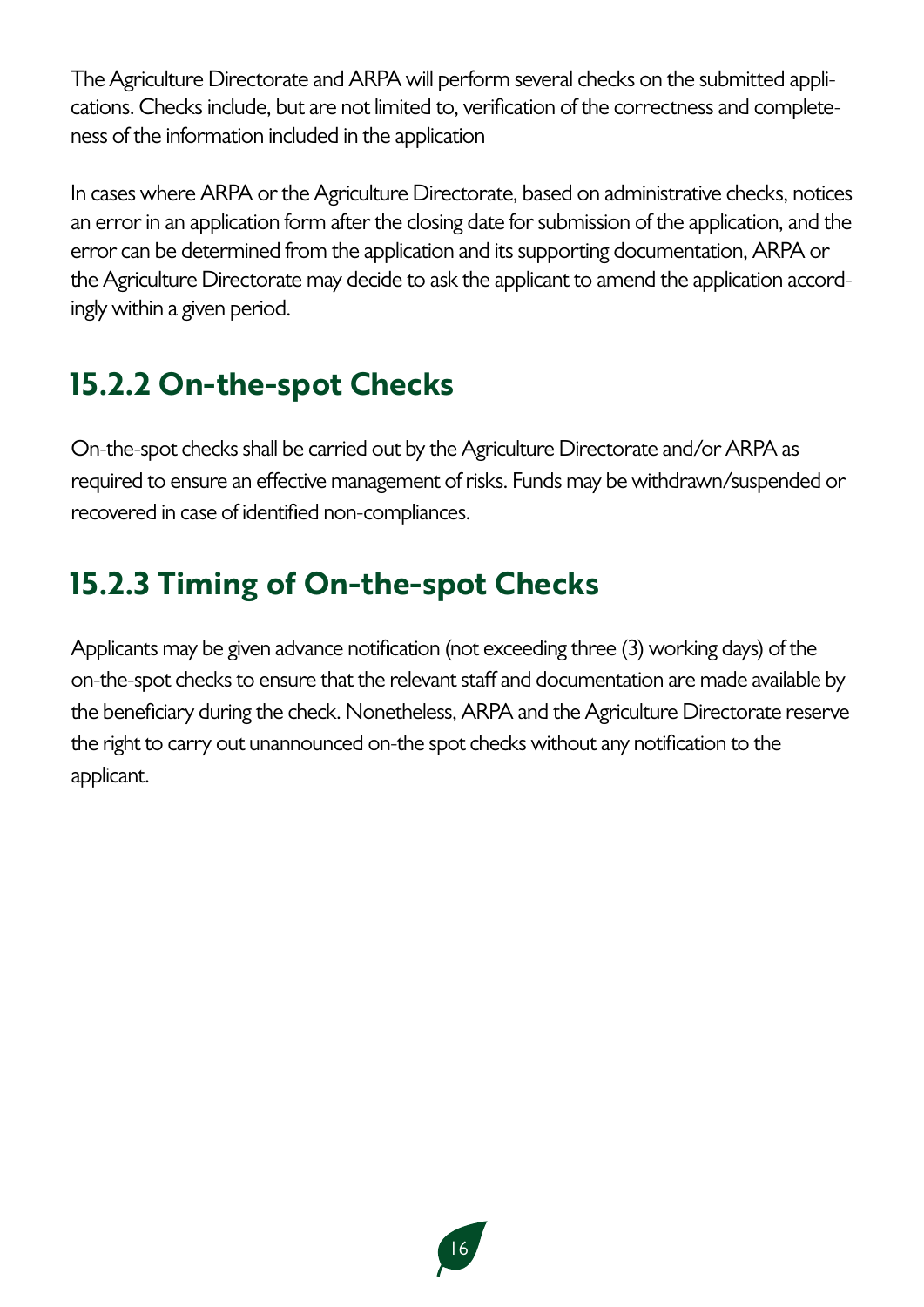# **16. Debt Recovery**

Should the ARPA and/or the Agriculture Directorate identify any undue payments issued to a beneficiary or note that irregularities have been made by a beneficiary, ARPA will initiate debt recovery procedures. A beneficiary will be notified of a debt through a notification sent to the same beneficiary through registered mail. Such a letter will include the amount to be recovered and the reason for recovering these amounts. On receiving a debt notification, the Beneficiary is required to either accept the debt or object to it.

If the Beneficiary accepts the debt, he/she is to complete a Debt Acceptance Form, which would mean that the beneficiary would like to have the said amount deducted from any upcoming payments. If the Beneficiary does not have any upcoming payments, the debt is to be settled within thirty (30) calendar days from the date of the notification.

If on the other hand the Beneficiary does not agree with the debt, an Objection Form is to be completed and submitted to the Agency within fifteen (15) working days from the date of the debt notification. Objections submitted to the Agency will be reviewed by the Agency's Objection Board. The Beneficiary will be notified in writing of the Board's decision to accept or refuse such an Objection. Beneficiaries are encouraged to consult the Guidance for the Submission of Objections to Penalties/Reductions imposed by ARPA which may be accessed from ARPA's website at: https://agrikoltura.gov.mt/en/arpa/Pages/guidelines.aspx.

The acceptance and objection forms may be downloaded from the Agency's website: https://agrikoltura.gov.mt/en/arpa/Pages/applicationForms.aspx and may be submitted at:

- Front Office, Pitkali Markets, Ta' Qali, L/O Attard or,
- Gozo Office, Experimental Farm, Mgarr Street, Xewkija, Gozo
- AgriConnect Offices

If the Beneficiary has any pending debts after the elapse of sixty (60) calendar days from the date of debt notification and has neither submitted a Debt Acceptance Form nor an Objection Form, interest at a rate of 8% will be applied as per Commission Regulation (EC) No 1122/2009, Directive 2011/7/EU and Article 1852 of Chapter 16 of the Laws of Malta.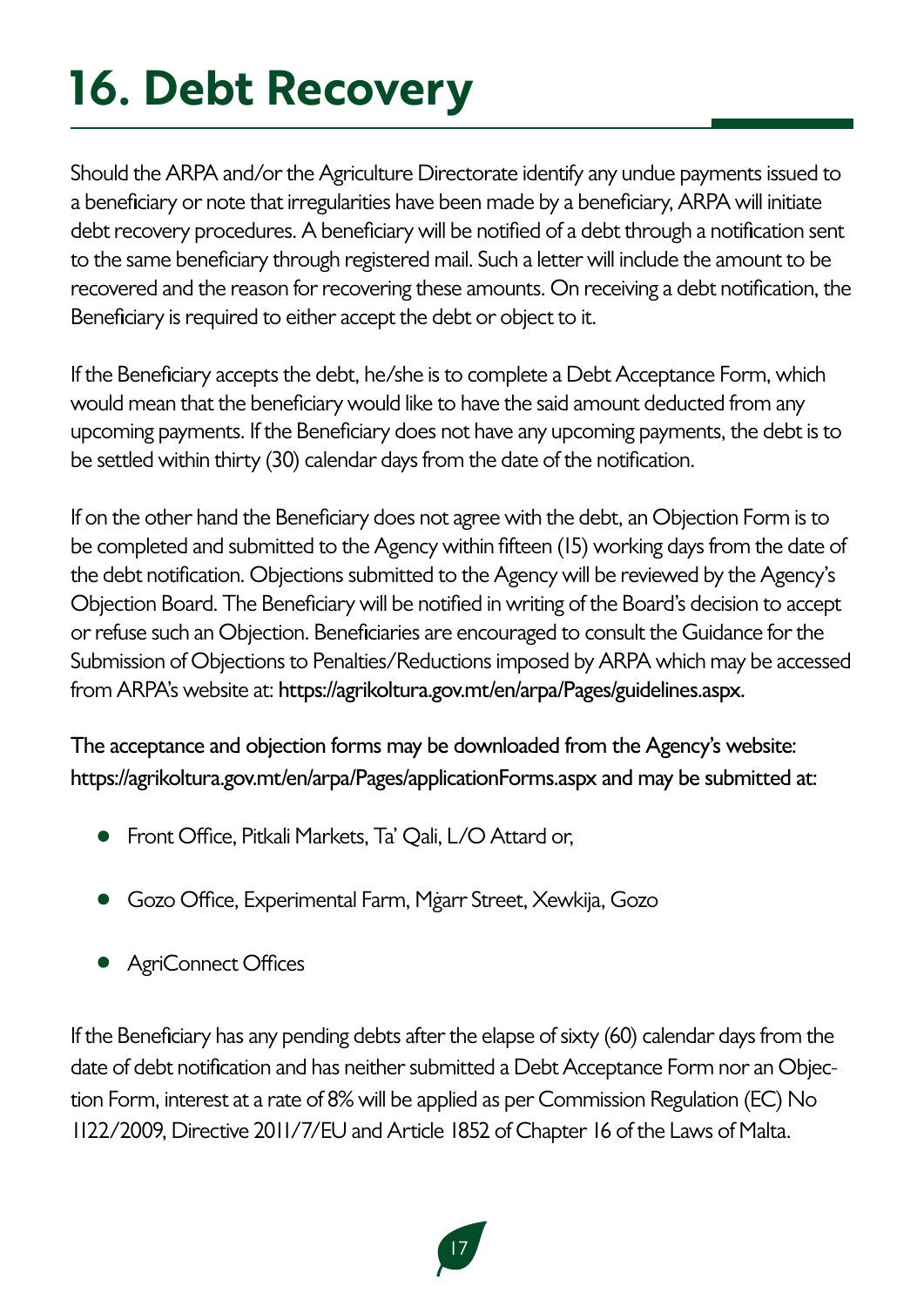# **17. Data Protection**

The Agriculture and Rural Payments Agency and Agriculture Directorate carry out their functions in accordance with the applicable laws and in line with standing good practices.

In line with Article 13 of Regulation (EU) 2016/679 of the European Parliament and of the Council of 27 April 2016 on the protection of natural persons with regard to the processing of personal data and on the free movement of such data, and repealing Directive 95/46/EC (hereafter 'GDPR'), the Agency is hereby providing you with the following information:

- The "Controllers" are the Agriculture and Rural Payments Agency and the Agriculture Directorate it can be contacted at the Government Farm, Għammieri, Marsa, Malta or on the email address arpa.mafa@gov.mt;
- The "Data Protection Officer" can be contacted at the Agriculture and Rural Payments Agency, Government Farm, Għammieri, Marsa, Malta or on the email address dpo.arpa@gov.mt;
- The general purpose of processing your personal data is to implement the measures under the Common Agricultural Policy in accordance with Title III of the Treaty on the Functioning of the European Union and related EU and National Law, more specific policies are dependent on the measures concerned and may be found specified further down;
- The recipients of your personal data is the Agriculture and Rural Payments Agency and Agriculture Directorate both within the Ministry for Agriculture, Fisheries, Food and Animal Rights. The category of recipients of your personal data is public authorities including also Union institutions, bodies, offices and agencies;
- Your personal data shall be retained for as long as legally required or reasonably necessary to satisfy the declared purposes and any legal obligations and, or claims that might possibly arise from your relationship with the Agency, or otherwise according to the Agency's Data Retention Policy provided with this declaration or accessible online at www.arpa.gov.mt;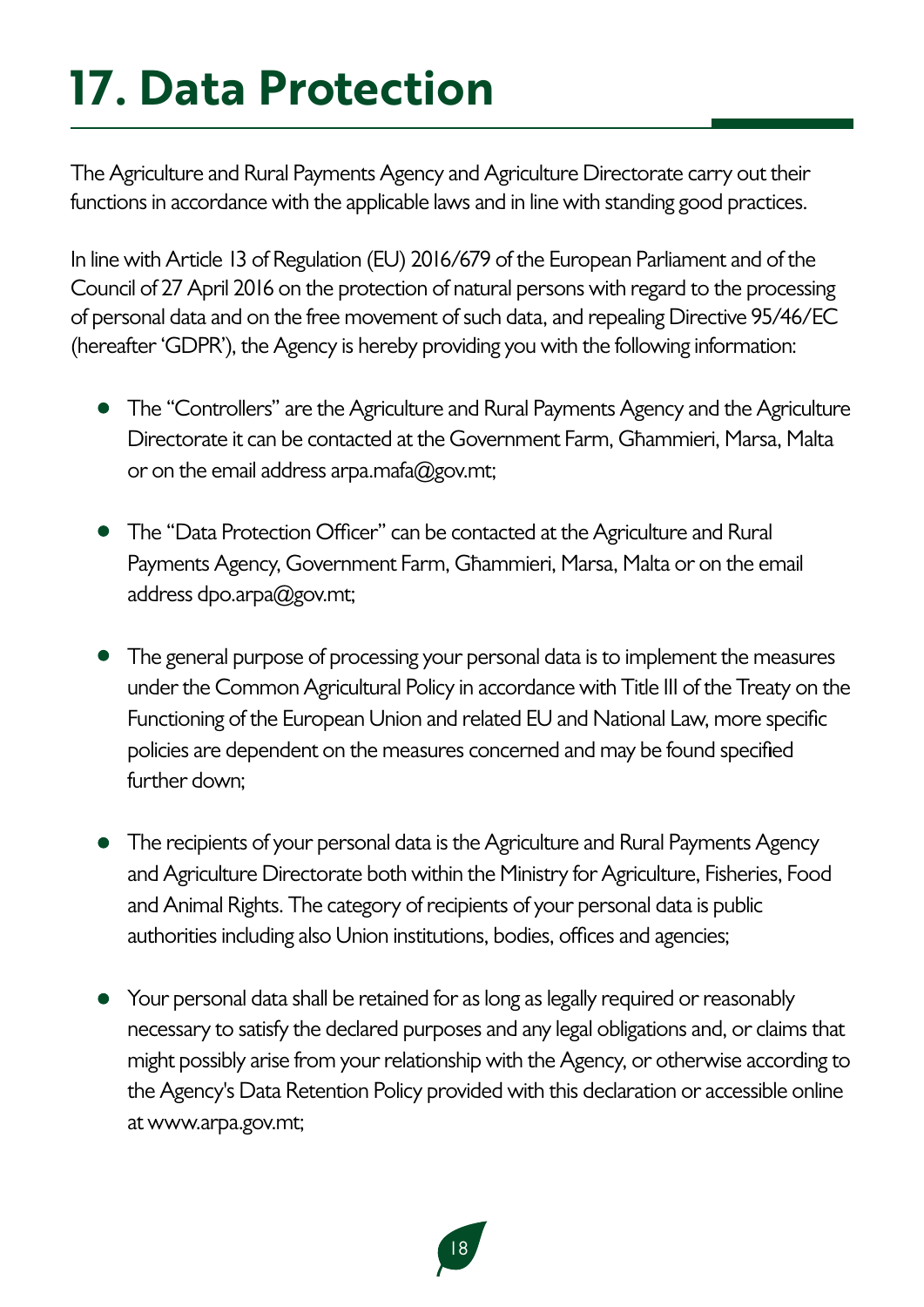- You have the right to request from the Controllers access to and rectification or erasure of personal data or restriction of processing of personal data concerning yourself or to object to processing as well as the right to data portability, according to law;
- You have the right to lodge a complaint with the Office of the Information and Data Protection Commissioner, or any other supervisory authority, if applicable in accordance with the Regulation.

The personal data you are providing to us is a contractual and, or legal requirement relating to your rights and obligations with respect to the controllers and their responsibilities.

By submitting this application/request you are declaring that you understand and accept that the controllers are to process personal data relating to you for the specific purpose ofprocessing this application/request, in accordance with law. In order for your application/request to be processed, you shall provide your personal data for the declared purposes and anything reasonably and, or legally necessary to satisfy said purposes. Failure to provide such data might result in the impossibility of processing your application/request, without prejudice to other consequences according to law.

The processing of personal data shall be conducted according to the GDPR and the Data Protection Act.

### **18. Disclaimer**

The ARPA reserves the right to amend from time-to-time certain criteria established by this guidance document. Such amendments may become applicable and enforced retrospectively, as from the date of application.

Potential beneficiaries are requested to seek any clarifications deemed necessary prior to commitment.

NB: Where reference is made to size of parcels, this is referring to eligible agricultural land.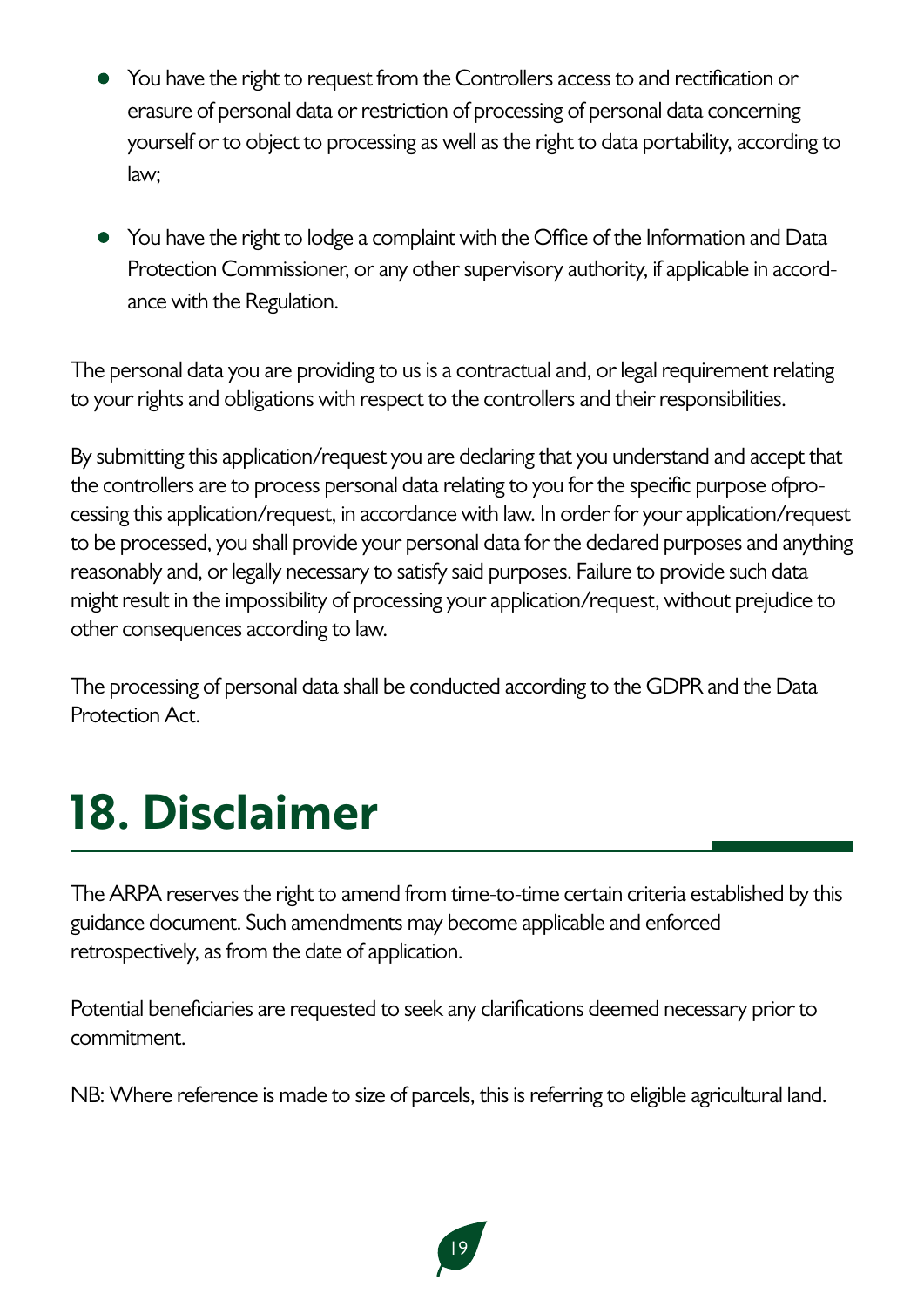### **19. Contact Details**

For more information regarding the Pilot Project, kindly contact:

| Address:                         | <b>AgriConnect</b><br>Čentru Čiviku, Triq ic-Cawsli,<br>Haż-Żabbar |
|----------------------------------|--------------------------------------------------------------------|
| Telephone Number:   21804981/2/4 |                                                                    |
| E-mail:                          | agriconnect.mafa@gov/mt                                            |

*or*

| Address:          | Agriculture and Rural Payments Agency   |
|-------------------|-----------------------------------------|
|                   | Agriculture Research and Innovation Hub |
|                   | Marsa                                   |
|                   | <b>MRS3000</b>                          |
| Telephone Number: | +356 2292 6148                          |
| E-mail:           | arpa.mafa@gov.mt                        |

#### **Annex I**

Application template

#### **Annex II**

Eligible locations identified for this pilot project are fields found in the outskirts of:

Xagħra, Nadur, iż-Żebbuġ, Għasri, Xewkija, Sannat, Ħaż-Żabbar, il-Mellieħa